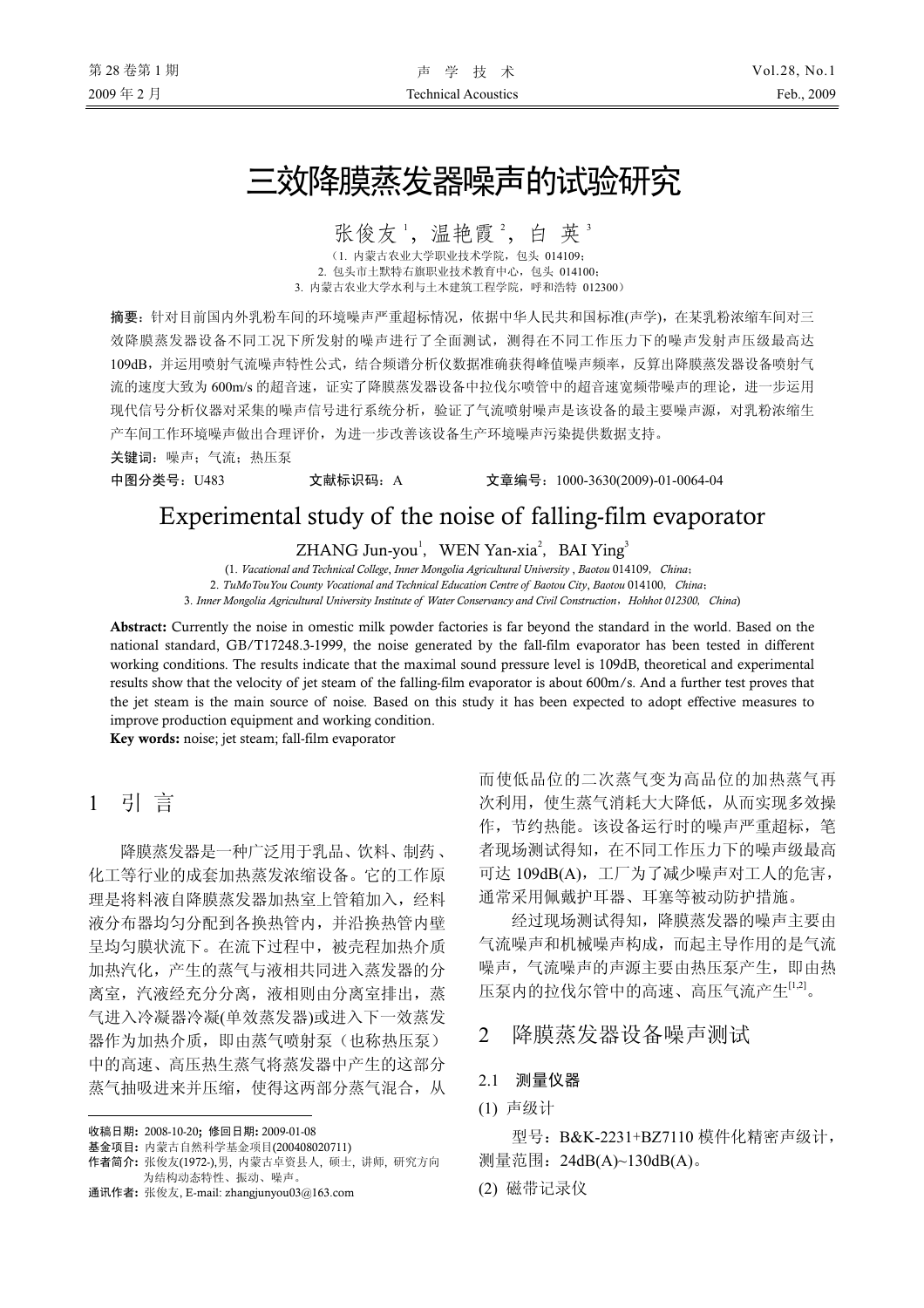型号:MR-30 型,它使用盒式磁带记录和回放 7 通道模拟信号。

#### (3) 信号分析仪

型号:B&K-2034 双通道信号分析仪。这是一 种具有 801 条分辨线的快速、灵敏、易用且完整的 双通道 FFT 分析系统。

#### 2.2 测试方法和数据

按照中华人民共和国标准(声学 机器和设备发 射的噪声 工作位置和其他指定位置发射声压级的 测量 现场简易法),现场选定了五个测试点进行测 试,按照本标准布置测点如下:操作台操作者位置 (记录为 1 号点)传声器位于操作者头部,两眼连线 中心平面右侧 0.20m 位置, 其轴线平行操作者的视 线,并且位于测得的A计权声压级LnA 较高的一侧。 操作者沿指定路径移动时的传声器位置依次为 2 号 点(距设备 2.5m、距地面 1.55m)、3 号点(距设备 1.6m、距地面 1.55m)、4 号点(距设备 1.6m、距地 面 1.55m)、5 号点(距设备 2.5m、距地面 1.55m)、 降膜蒸发器设备正常工作热压泵拉伐尔管处临时

测点(由于设备结构复杂,在测点布置示意图中不便 标出)。分别测量各测点不同工况(物料泵开启、 0.4MPa 压力、0.45MPa 压力、0.5MPa 压力、0.55MPa 压力、0.6MPa 压力、设备正常工作)下的发射噪声 情况,由于各测点设备发射噪声情况类似,这里仅 以 5 号测点和降膜蒸发器正常工作工况的噪声做一 详细分析。测点位置如图 1 所示。



表 1 RNJM-03 型三效降膜蒸发器 5 号测点噪声 1/1 倍频程测试数据表 **Table 1 Test data of 1/1 octave noise level for RNJM**-**03 triple effect falling-film evaporator at Point 5** 

| 工况      | 对应 1/1 倍频程中心频率处声压级/dB |      |      |       |       |       |        |        |      |       |       |
|---------|-----------------------|------|------|-------|-------|-------|--------|--------|------|-------|-------|
|         | 中心频率=20Hz             | 40Hz | 80Hz | 160Hz | 315Hz | 630Hz | .25kHz | 2.5kHz | 5kHz | 10kHz | 20kHz |
| 物料泵启    | 51                    | 54.8 | 54.3 | 70.2  | 80.5  | 82.5  | 86.8   | 85.8   | 84.8 | 68.4  | 56.4  |
| 0.4MPa  | 51.9                  | 55.3 | 55.8 | 73.4  | 82.2  | 84.2  | 87.2   | 86.4   | 85.1 | 72.6  | 57.8  |
| 0.45MPa | 69.6                  | 51.3 | 54.4 | 77.6  | 80.9  | 83.5  | 87.3   | 87     | 90.2 | 76.4  | 57.6  |
| 0.5MPa  | 52                    | 50.8 | 55.5 | 74.6  | 80.8  | 83.7  | 88     | 90.4   | 95.5 | 81.1  | 59.3  |
| 0.55MPa | 59.4                  | 63.3 | 58   | 70.1  | 80.7  | 86.4  | 90.6   | 96     | 103  | 86.8  | 63.3  |
| 0.6MPa  | 64.1                  | 59.6 | 52.7 | 70.8  | 82.4  | 86.7  | 93.3   | 99.1   | 105  | 88.8  | 65.3  |

表 2 RNJM-03 型三效降膜蒸发器 5 号测点热压泵发射噪声数据表 **Table 2 Noise level generated by the hot pump of RNJM-03 falling-film evaporator at Point 5** 

| 热压泵的工作压力/MPa 0.4 0.45 |                    | 0.5 | $0.55$ 0.6               |       |
|-----------------------|--------------------|-----|--------------------------|-------|
| $L_{nz}/dB(A)$        | 93.7 93.7 98.6 104 |     |                          | - 107 |
| $L_{pr}$ /dB(A)       |                    |     | 90.6 90.6 97.8 103.8 107 |       |





表 1 和表 2 分别是 5 号测点噪声 1/1 倍频程声 压及热压泵发射噪声数据表。以表 2 数据作图见图 2,表 3 和表 4 分别为蒸发器正常生产时的测试数 据表。表 2 中 *Lpz* 值是物料泵和热压泵都开启时, 不同工作压力下测得噪声值,*Lpr* 值是热压泵开启 时,不同工作压力下发射的真实噪声值,是通过公式 (1)计算得到的 $^{\scriptscriptstyle [3]}$ 。

$$
L_{pr} = 10 \lg \left[ 10^{0.1L_{pr}} - 10^{0.1L_{pr}} \right] \tag{1}
$$

式中:*Lpw* 为物料泵开启时测得噪声级;*Lpz* 为 物料泵和热压泵都开启时测得噪声级;*Lpr* 为热压泵 开启时其本身发射的噪声级。

### 3 降膜蒸发器设备噪声数据分析

#### 3.1 1/1 倍频程声压级表分析

由 1/1 倍频程声压级表(表 1)可知,1/1 倍频程 声压级随频率的增加均呈先上升后下降的趋势,最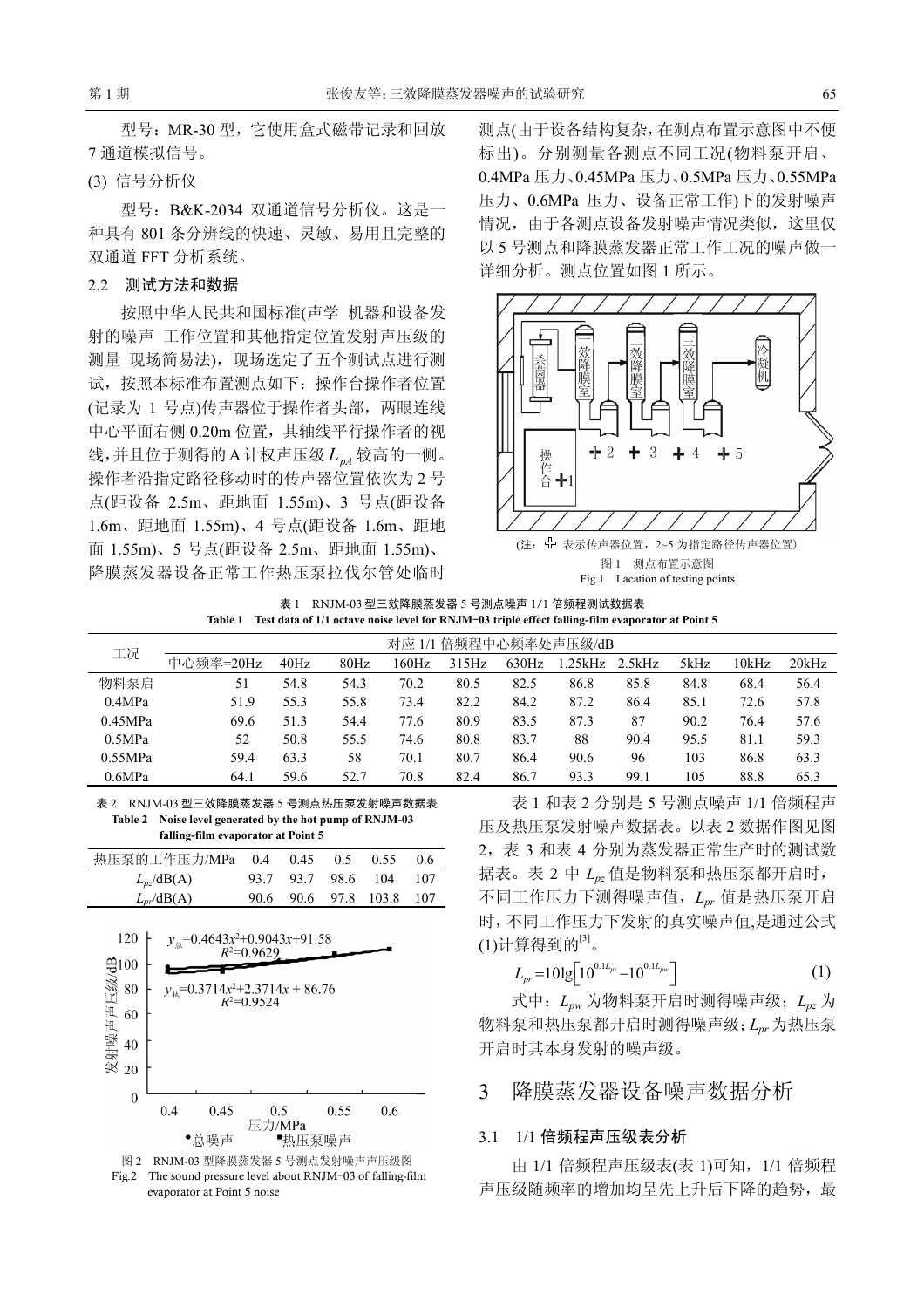|  | 表 3 RNJM-03 型三效降膜蒸发器正常生产发射噪声 1/1 倍频程测试数据表                                                                                 |
|--|---------------------------------------------------------------------------------------------------------------------------|
|  | Table 3 Test data of 1/1 octave noise level for RNJM-03 triple effect falling-film evaporator in normal working condition |

| 正常生产 | 1/1 倍频程中心频率(Hz)处声压级(dB) |      |      |      |      |      |      |      |     |      |      |
|------|-------------------------|------|------|------|------|------|------|------|-----|------|------|
|      | 20                      | 40   | 80   | 160  | 315  | 630  | .25k | 2.5k | 5k  | 10k  | 20k  |
| 号点   | 52.3                    | 57.8 | 55.7 | 70.8 | 78.4 | 87.4 | 94.7 | 104  | 108 | 90.3 | 67.9 |
| 2号点  | 53.1                    | 58.4 | 56.2 | 74.1 | 80.4 | 88.7 | 95.6 | 104  | 108 | 90.4 | 68.8 |
| 3号点  | 53                      | 58.7 | 56.3 | 71.1 | 81.1 | 88.8 | 96.1 | 104  | 108 | 89.5 | 68.3 |
| 4号点  | 51.1                    | 52.7 | 56.1 | 72.1 | 80.1 | 89.2 | 95.8 | 104  | 108 | 90.2 | 67.8 |
| 5号点  | 61.8                    | 58.6 | 55.1 | 71.1 | 81   | 89.1 | 95.4 | 104  | 107 | 89.3 | 67.3 |

表 4 RNJM-03 型三效降膜蒸发器正常生产拉伐尔管处发射噪声 1/1 倍频程测试数据表 **Table 4 The 1/1 octave noise level at Lafar tube of RNJM-03 triple effect falling-film evaporator in normal working condition**

| <b>M</b><br>LШ | o۵<br>ZV | 40         | 80   | 160     | 215<br>ر 1 ر | $\sim$<br>03U | 1.25k    | 2.5k | 5k         | 10k         | 20k                 |
|----------------|----------|------------|------|---------|--------------|---------------|----------|------|------------|-------------|---------------------|
| 116            | 64.,     | ь.<br>∪J., | $-1$ | 71<br>. | 80.1         | 88.8          | $\Omega$ | 110  | <b>III</b> | 05<br>ד. שי | $70^{\circ}$<br>د.ه |

大声压级集中在中心频率为 1.25kHz~5kHz 频段。 不同工况下,对应同一中心频率处 1/1 倍频程声压 级都有不同幅度的波动,但最大值和最小值都几乎 是在最大压力工况条件下,对应的频率范围分别为 2.5kHz~5kHz 和 40Hz~80Hz。在降膜蒸发器设备正 常工作工况条件下,距离热压泵中拉伐尔管喷口 1m,距离地面 1.5m 处 1/1 倍频程声压级与其他测 点相似,最大值和最小值分别对应中心频率为 5kHz(111dB)和 20Hz(64.7dB),这都符合喷射气流噪 声规律特性。由于喷射流产生噪声是连续的宽频带 噪声,从低频到高频都较丰富,但在一定频率上又 有较强的峰值。这个峰值频率可用式(2)计算得到。

 $f = S_o V/d$  (2) 式中: *V* 为气流速度(m/s): *d* 为排气管直径(m): S<sub>0</sub>

为斯脱拉哈数,无因次量,一般为 0.15~0.2。

由式(2)可知,流速越快,排气管径越小,产生 的噪声频率就越高,就越趋于尖叫刺耳[4,5,8,9]。

由于我们无法先测得喷射汽流速度,故只有通 过频谱分析准确获得这个峰值频率,进而反算求得 喷射汽流速度大致为 600m/s 左右,这是符合热压 泵中拉伐尔喷管由亚音速变为当地音速再变为超 音速的喷射特性规律的。

#### 3.2 发射噪声声压级图分析

由发射噪声声压级图(图 2)可知,各测点降膜蒸 发器设备发射的总噪声,随热压泵的工作压力增加 整体呈上升趋势,就现场测试的工作压力变动范围 内,工作压力越大,发射噪声也越大,经曲线拟合 得二者呈二次线形增长函数关系,最大工作压力为 0.6MPa 时,对应的噪声声压级为 107dB。而把物料 泵开启时的噪声作为研究热压泵噪声的背景噪声, 利用噪声叠加原理进一步确定热压泵发射的真实 噪声,其特征与设备发射的总噪声类似,最大值为 5号测点107dB(0.6MPa),最小值为90.6dB(0.4MPa), 其它测点发射噪声特点与 5 号测点类似。降膜蒸发 器设备正常生产条件下各测点发射噪声声压级 109dB,由于物料泵开启时的噪声与设备总噪声相 差较大,利用噪声叠加原理及公式(1),计算可得热 压泵发射的真实噪声仍为 109dB。

#### 3.3 噪声信号频谱分析

由图 3 所示的降膜蒸发器噪声时间历程图可看 出,整体设备噪声信号主要由随机噪声组成,但由 于该设备结构较为复杂,其中也可能存在有周期噪 声信号。为了判定其存在周期信号与否,对其做自 相关分析[6,7]。如图 4 所示,可看出其中存在有周期 信号。





从时域分析较难把握信号的全部特征,研究噪 声信号最应该关心的是频率组成情况,所以对其做 频域分析;而本噪声信号属于非确定性信号,用自